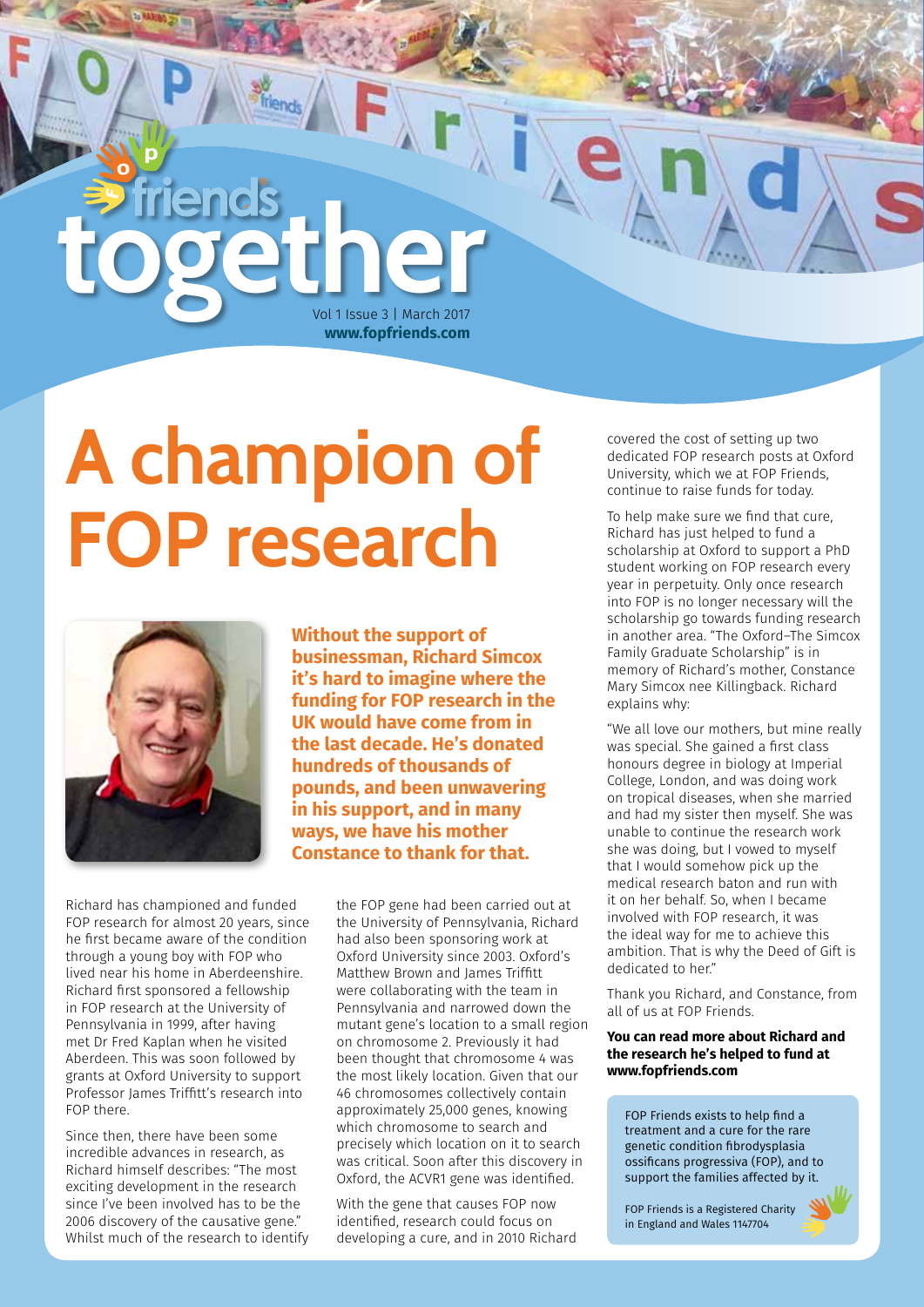# **A word from Fiona**



Welcome to this third issue of FOP Friends® Together newsletter. What an exciting few months it's been as the pace of FOP research and progress towards possible treatments continues to accelerate.

With the exciting news that the IFOPA and FOP Friends are combining forces to fund a research project at the University of Oxford, we find ourselves closer to that all important and much needed treatment and cure for FOP. This, along with the amazing fundraising efforts by our fantastic supporters, indicates how strong our community has become, raising awareness as it continues to grow.

In December, FOP Friends took part in a Christmas Tree Festival at St Alban's Church, Altrincham. Raising awareness of FOP Friends and the incredible work we do, continues to be of the upmost importance.

I find myself writing this looking into the future and the fun family weekend we all have to look forward to in March. Thanks to the muchneeded grant from BBC Children in Need, a large number of families affected by FOP, will be gathering to enjoy fun and games at the Center Parcs in Nottingham. This will allow families, who over the last few years have formed strong friendships, to come together and catch up on the 10 months since our Family Gathering and the exciting progress being made. With swimming, pottery and many other activities taking place, this will be one weekend to remember.

We are early in to 2017, but we continue to work hard and support each other as we come closer to that all important cure.

# **Fiona White**

FOP Friends Trustee

# **Why we need you**

FOP Friends is a tiny charity. Yet since our launch in 2012 together with our supporters we've raised hundreds of thousands of pounds that has gone toward research and events to support other families affected by FOP. And here's something you probably don't know about FOP Friends – almost all the people behind it are volunteers. We do have one paid member of staff who works just one day a week. That's why we would greatly value any bit of help you can offer.

Chances are if you call, email us or contact us through Facebook or Twitter, it's one of these people you'll be chatting to.

### **Chris and Helen Bedford-Gay**

Chris and Helen have three sons, Oliver, Leo and Harry. Their eldest son, Oliver (aged 9) has FOP and is the reason Chris and Helen founded the charity along with Helen's sisters Alison and Rachel.

Chris is the Chief Technology Officer and Products Director at a successful online skills assessment and talent management company. He's chairman of FOP Friends, a board member of the International FOP Association and the current chair for the IFOPA International Presidents Council. He travels regularly to represent FOP families at FOP events around the world.

Helen is a trustee for the charity and between fetching, carrying and loving three adventurous boys she does the admin and organising of events, fundraisers and grant applications. She's there to offer support to families who have had a recent FOP diagnosis too.



# **Alison Acosta Bedford**

Alison is a founding trustee, and mum to Edison, aged 6, and Elise, aged 4. She's a qualified Chartered Management Account and is the Treasury and Investment Manager for Trafford Housing Trust.

# **Rachel Almeida**

Rachel is also founding trustee, mum to Ben, aged 3, and works full time as the Head of Events for The Association of Colleges in London. She's invaluable when it comes to organising our FOP Family Gathering.

# **Nicky Williams**

Nicky is mum to Isla (aged 3) who was diagnosed with FOP when she was three months old. Based in Surrey, Nicky works part time as Marketing Campaigns Manager for Avaya. She's also an FOP Friends trustee and organises regular fundraising events.

# **Hannah Dempsey**

Hannah is a third-year psychology student at the University of Manchester. Having completed an 8-week internship at FOP Friends last summer, she now works one day a week looking after our social media platforms.

**FOP Friends is something we all do in our 'spare' time. If you have any expertise or time to offer, we would love to hear from you. Email info@fopfriends.com**

# **Accelerating the search for a cure**

# **The FOP Drug Development Forum**

Together with IFOPA, we're doing our best to encourage and support research that could help those with FOP. One way we're doing it is through the FOP Drug Development Forum. The idea is to get everyone from around the world involved in FOP-related research together in a room so that they can share, collaborate and combine their strands of knowledge to find a cure sooner. The IFOPA invite academic researchers, pharmaceutical companies, regulators, doctors treating those with FOP and those involved with patient organisations. The first forum was held in 2014, and the second in 2016. FOP Friends provided IFOPA with \$15,000, which they were able to match fund to support the 2016 Boston forum.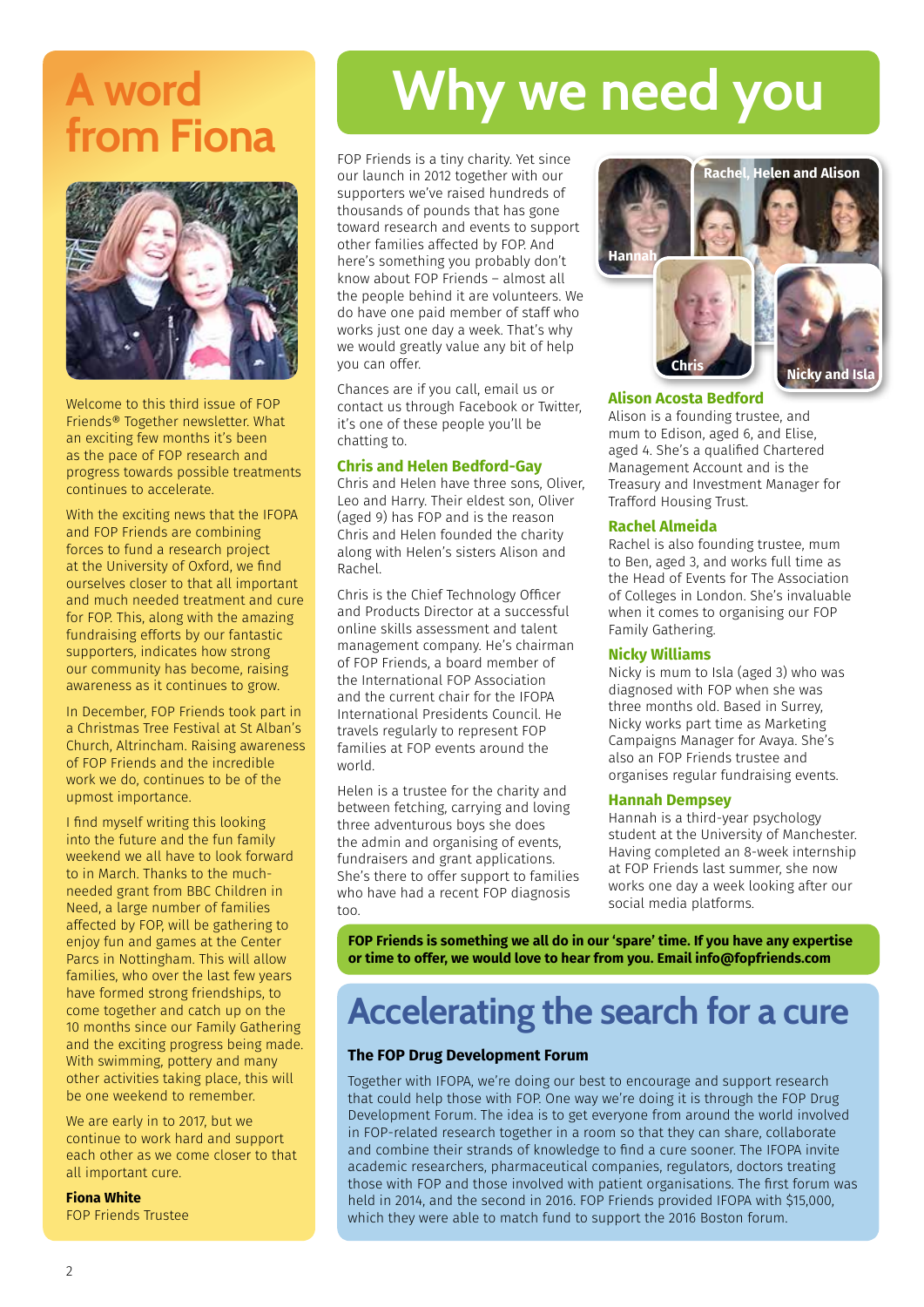# MARY MARY MARY SAM Our fabulous

**In this issue we've got the proof that you're never too young to start fundraising! A big, big thank you to all of you wonderful young people for giving up your time to make a difference to those who have FOP.** 



**William's mum, Maria with Oli and the sweet sellers – William, Archer and Isaac**

# **William (9)**

True to his word, William has continued to raise funds for FOP Friends, as he said he would in our last issue. In February he organised a sweet stall at the Ramsbottom Farmers' Market. He and some of his classmates from St Andrew's CE Primary School got local businesses to donate the sweets for their stall. William organised everything himself, deciding what they should sell and then speaking to the shop owners. Those who couldn't make it to the market on the day would even be able to buy virtual sweets.

Despite it being a cold, wet day, William and his friends raised just under £479, beating the impressive £250 he raised from his run last year.

Somehow we're pretty sure this isn't the last we're going to see of William.

# **Lucia (7)**

Lucia has very big plans for 2017 to help make her friend Isla better. She's going to be doing the Colour Run in London on 11 June, and she's started her training. With two months to go before the race, Lucia has already raised over £1000 – with a little help from her mum. We can't wait to see the pics and hear how it goes!

# **Jake (10) & Amy (7)**

**Lucia**

Since 2015, Jake and Amy have organised an annual car boot sale in aid of FOP. On offer are all the toys and books they no longer want or need. As well as giving toys a new home, and raising money and awareness, the toy sale also encourages an annual clear out!

Jake and Amy wanted to do something that could help their friend Isla, who has FOP. The idea for the sale was Jake's: "Isla inspires me to raise money for a charity that supports people with such a rare and complex condition. It would be a dream come true for me for a cure to be found quickly for Isla and her FOP friends."

Amy though it was great too: " As soon as I found out that sweet little Isla had FOP I wanted to help straight away. It felt so unfair that Isla and her friends have to live with FOP and I am so lucky, that I want to help people learn about this condition so we can raise more money to find a cure".

The industrious duo raised £140 from their last car boot sale, and another £40 selling biscuits to peckish passers-by.



# **The Great North Run Here's your chance to get the T-shirt**

We've still got a few places available for the Great North Run, and you've still got plenty of time to train (even if you've never done a half marathon before). Last year we had 21 runners finish the GNR. This year, the UK's biggest half marathon is on 17 September. Here's what one of our runners, Sinead Ferguson, had to say after she crossed the finishing line:

*"Absolutely bloody amazing day. Best race I've done EVER!! Atmosphere was unbelievable. Highlights included highfiving David Rudisha and about 1000 young children, getting sweets on the way round, the amazing Red Arrows display at the end, and just the fantastic support – I've never seen anything like it. The most fun I've ever had in a race. Loved it so much, want to do it again."* 

**And she is doing it again! Anyone want to join her? Email info@FOPFriends.com.**

3